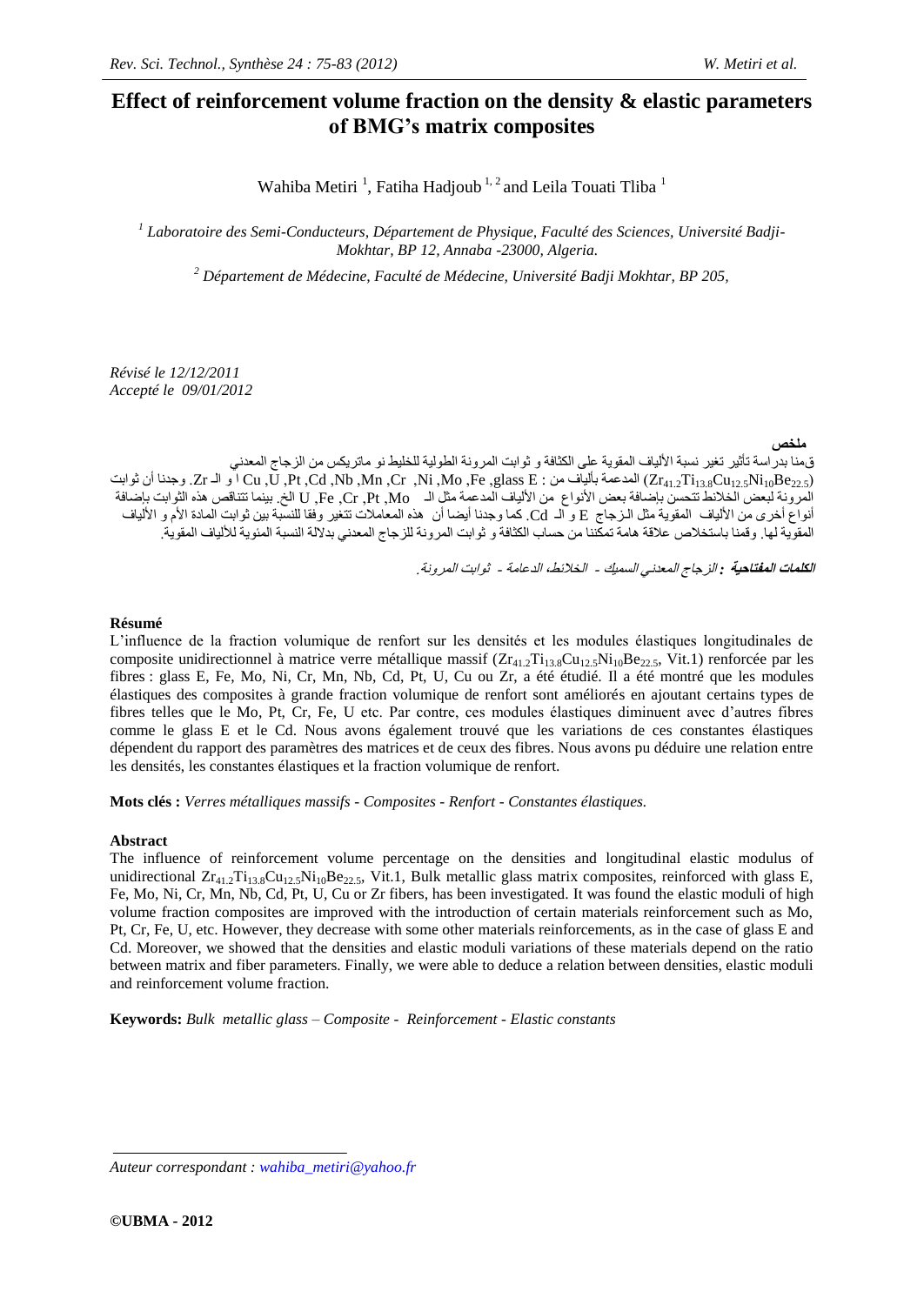# 1. **INTRODUCTION**

Bulk metallic glasses, (BMGs), represent a relatively new class of materials. Their unique properties place them among significant engineering materials: very high strength (1.9 GPa) and fracture toughness (40-55  $MPa.m^{1/2}$ , excellent wear and corrosion resistance and a high elastic strain limit (up to 2%) [1-8].

These advantageous mechanical properties have opened up several attractive options for possible applications in aerospace, naval, sports equipment, luxury goods, armor and anti-armor systems, electronic packaging, and biomedical devices [9-13].

The alloy  $Zr_{41,25}Ti_{13,75}Cu_{12,5}Ni_{10}Be_{22,5}$ , commonly referred to as Vitreloy. 1 (Vit.1) [14], is the first commercial BMG and the most attractive among all BMGs due to its excellent forming ability and mechanical properties [14, 15]. However, they have the tendency to fail catastrophically, when unconstrained, by shear bending after very limited plastic deformation at room temperature [16]. To avoid this behavior and to obtain more tolerant damage BMGs, they are usually reinforced with fibers or particulates [17-19].

Tensile ductility of Zr-based BMGs have been enhanced by including reinforcing fibers, ceramics or ductile particles such as of Mo, Nb, Pt or Ta to obtain a 17% improvement [17, 20, 21]. Fortunately, the development of Zrbased BMGs matrix composites opened new opportunities for metallic glass applications.

In this paper, we studied the effect of fibers volume fraction,  $\Lambda_f$ , effect on the densities and elastic constants of Vit.1  $(Zr_{41.2}Ti_{13.8}Cu_{12.5}Ni_{10}Be_{22.5})$  BMG's matrix composites with several ductile metallic elements Fe, Mo, Ni, Cr, Mn, Nb, Cd, Pt, U, Cu & Zr and the glass E, as unidirectional continuous fibers reinforcements. The aim is to investigate the elastic behavior, density and ductility of Vit.1 BMG's composites as function of wires reinforcement percentage.

### **2. THEORETICAL FORMULAE AND MATERIALS**

In unidirectional composites, densities,  $\rho_c$ , longitudinal Young modulus,  $E_c$ , longitudinal  $E_{c}$ shearmodulus,  $G_c$  & Poisson ratio,  $\Lambda_c$ , can be written as a function of fibers volume percentage as follows[22]:

$$
\rho_c = \frac{1}{\frac{\Lambda_f}{\rho_f} + \frac{(1 - \Lambda_f)}{\rho_m}}
$$
(1)

$$
E_c = E_f \Lambda_f + E_m (1 - \Lambda_f) \tag{2}
$$

$$
G_c = \frac{G_m G_f}{G_m \Lambda_f + G_f (1 - \Lambda_f)}
$$
(3)

$$
v_c = v_f \Lambda_f + v_m (1 - \Lambda_f) \tag{4}
$$

with  $\rho_f$ ,  $E_f$ ,  $G_f$  and  $v_f$  are the density, Young's and shear moduli, Poisson ratio of fiber;  $\rho_m$ ,  $E_m$ ,  $G_m$  and  $v_m$  are those of matrix;  $\Lambda_f$  and (1- $(\Lambda_{m})$  are the volume fraction of fiber and matrix composite, respectively. ρ, E and G of monolithic Vit.1, glass E, Fe, Mo, Ni, Cr, Mn, Nb, Cd, Pt, U, Cu, Zr at normal conditions of temperature and pressure are assembled in table 1.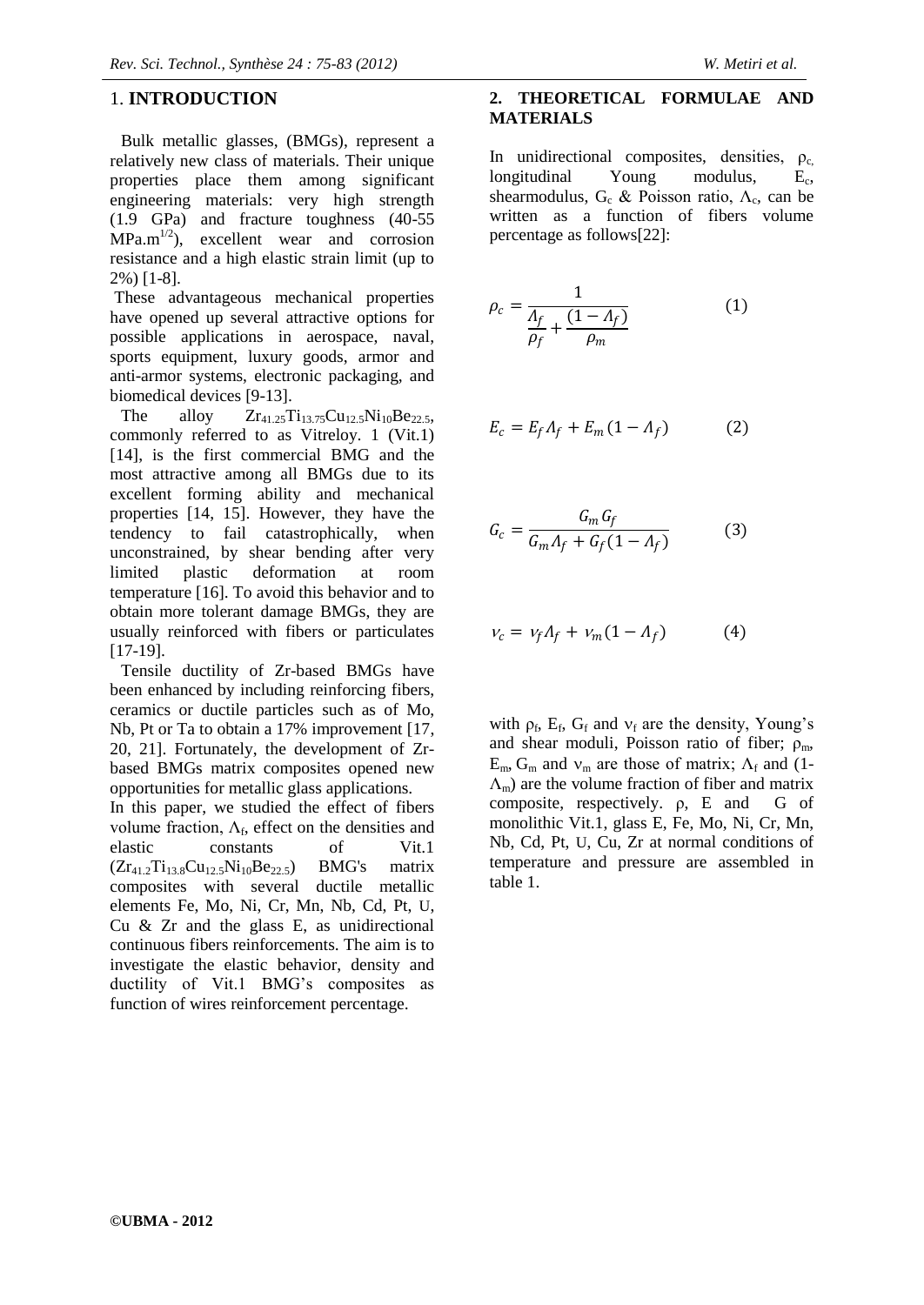| <b>Materials</b> [Ref] | $\rho$ [kg/m <sup>3</sup> ] | $E$ [GPa] | G [GPa] | v    |
|------------------------|-----------------------------|-----------|---------|------|
| Vit.1 $[23]$           | 6130                        | 101.2     | 37.4    | 0.35 |
| $Zr$ [24]              | 6504                        | 95.9      | 35.8    | 0.33 |
| Cd [24]                | 8600                        | 66.6      | 25.1    | 0.32 |
| Pt $[24]$              | 21400                       | 177       | 63.5    | 0.39 |
| $U$ [24]               | 19281                       | 78.6      | 87.9    | 0.19 |
| Ni [24]                | 8840                        | 217       | 83.2    | 0.30 |
| $Cu$ [24]              | 8930                        | 127       | 47.3    | 0.34 |
| $Cr$ [24]              | 7194                        | 277       | 114     | 0.21 |
| Nb [24]                | 8578                        | 105       | 37.5    | 0.39 |
| Mn [23]                | 7473                        | 191       | 77.1    | 0.24 |
| Mo [23]                | 10222                       | 330       | 125.5   | 0.29 |
| Fe [24]                | 7690                        | 203       | 80      | 0.30 |
| Glass E $[22]$         | 2600                        | 74        | 30      | 0.25 |

Table 1**.** Densities and elastic moduli of Vit. 1 and various reinforcements at normal conditions of temperature and pressure.

### **3. RESULTS AND DISCUSSIONS**

#### **3.1 Individual Parameter Variations**

The calculated elastic parameters of Vit.1 BMG's composites in various volume percentages of glass E, Fe, Mo, Ni, Cr, Mn, Nb, Cd, Pt, U, Cu & Zr (0%, 20%, 40%, 60%, 80% &100%), are used to plot in figure 1 their variations as a function of reinforcement volume fraction.



Figure 1. Vit.1 matrix composites density & elastic constants as function of reinforcement volume fraction of, glass E, Fe, Mo, Ni, Cr, Mn, Nb, Cd, Pt, U, Zr: (a) Young's modulus, (b) shear modulus, (c) Poisson ratio & (d) density.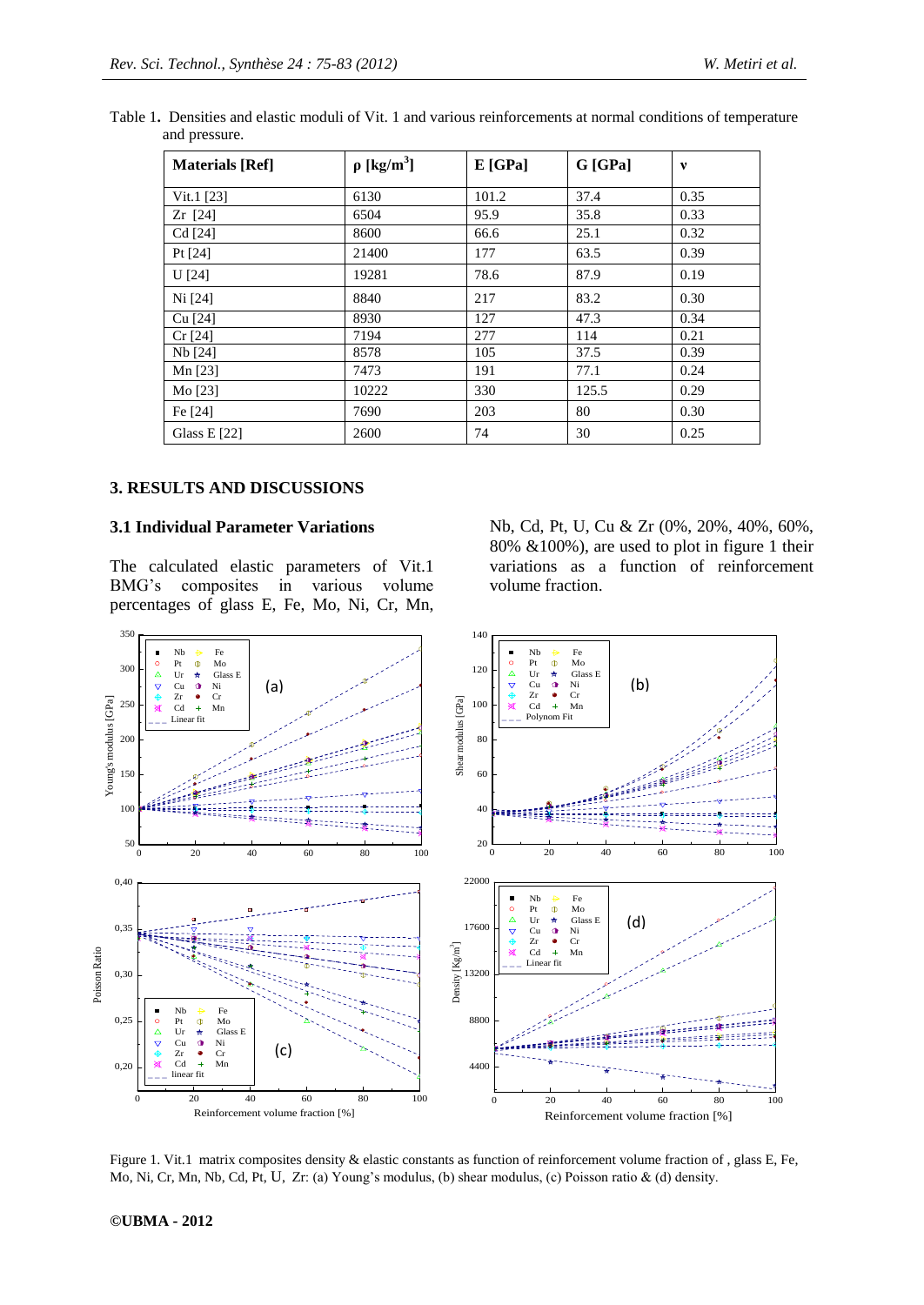In figure  $1(a)$ , it is clear that longitudinal composite's Young's modulus, E<sub>c</sub> varies linearly with reinforcement volume fraction growing. This linear form is often obtained for different fiber-matrix combination [22]. The following remarks can be made:

- E<sub>c</sub> decreases for Cd, Glass E and Zr fibers.
- E<sup>c</sup> increases with Nb, Pt, U, Cu, Fe, Mo, Ni, Cr and Mn fibers.
- The Mo/Vit.1 composite takes the highest values of E<sub>c</sub>, which increase from 101.2 GPa to 330 GPa.
- $E_c$  of Cd/Vit.1 composite takes the lowest values down to 66.6 GPa.
- $E_c$  of Composites with Zr and Cu reinforcement, with high percentages of matrix components, changed slightly with  $\Lambda_{\text{f}}$ .

Figure 1 (b) shows the effects of reinforcement volume fraction on shear modulus. An increasing behavior is obtained for Mo/Vit.1, Cr/Vit.1, U/Vit.1, Ni/Vit.1, Fe/Vit.1, Mn/Vit.1, Pt/Vit.1, Nb/Vit.1 & Cu/Vit.1 composites. Curve fitting gave a polynomial dependence of  $G_c$  as function of  $\Lambda_f$ . Composites with Mo fibers showed the highest values that approach 130 GPa. However,  $G_c$  of Zr/Vit.1, glass E/Vit.1 and Cd/Vit.1 composites decrease with  $\Lambda_f$ . Whereas, the Cd/Vit.1 composite, takes the lowest value.

We can conclude that composites with Mo, Cr, Ni, Fe, U, Mn or Pt fibers with high Young's and shear modulus have much higher tensile and yield strength in comparison with other studied composites due to the fact that high elastic moduli possess high tensile strength [25]. These results are in good agreement with experimental results [20], [26-28] which showed that Young's and shear modulus of Zrbased metallic glass matrix composites increase as function of wires reinforcement percentage such that the Mo, Pt, Cu or Nb. The published experimental value of Young's moduli (265 GPa) of Mo/Vit.1 composites (80% of Mo) [29] is not far from that presently calculated (170 GPa); The measured shear moduli (78 GPa) is comparable to the calculated value (82 GPa). The calculated Young's modulus for a 60 vol.% copper-fibers is 116 GPa, this value is close to that measured from the compression tests which revealed a Young's modulus of  $110\pm1$ GPa [30].

Furthermore, published experimental studies [29] proved that elastic modili of Mo wires reinforced Zr-based BMG composites are higher than those of other wires reinforcement such that Nb, Pt or Cu, in agreement with our results. Moreover, any increase in elastic moduli leads to an increase in potential applications of BMG matrix composites as structural materials. For example, Zr/Vit.1, Nb/Vit.1, Cu/Vit.1 & glass E/Vit.1 with low value of Young's & shear modulus (>90 GPa  $>35$  Gpa) are good candidates for biomedical applications because of their elastic modulus which is close to that of human bone  $\sim$  25 GPa & ~4 GPa) [31] and inferior than those of both monolithic BMG (~100 GPa & ~40 GPa) and conventional metallic biomaterials  $(\sim 200 \text{ GPa} \& \sim 80 \text{ GPa})$  [24]. This allows a good biocompatibility and good transfer of stress between bone and material.

To confirm such investigations, we plot in figure 1(c) Poisson ratio variations as function of  $\Lambda_f$ . High ductility is corresponding to low values of G/B (B is the bulk modulus) and so high values of Poisson's ratio [32]. In this curve, we observe a little change in Poisson ratio and so a little change in the ductility of 20% Cu, Nb or Mo containing Vit.1 composites. This observation was also reported in the literature [20, 33, 34]. The same observation was obtained for Zr/Vit.1, Pt/Vit.1 and Ni/Vit.1. Moreover, Pt/Vit.1 and Nb/Vit.1 composites Poisson ratio increases significantly with reinforcement volume fraction and their value varied from 0.34 to 0.39. However,  $v_c$  of other composites studied decreases when  $\Lambda_f$  increases. This implied that the interface Pt-matrix & Nb-matrix is stronger than that of other fiber-matrix interface studied.

Figure 1(d) illustrates clearly that Vit.1 composites densities increase linearly with all metallic fibers when reinforcement volume fraction increase, whereas, it decreases with glass E fiber. The lowest value of  $\rho_c$  were obtained for the Pt/Vit.1 composite whose density attains  $21000 \text{ kg/m}^3$ .

Densities composites with glass E fibers decrease to very low value  $\left(\sim 2000 \text{ kg/m}^3\right)$ . The increase of BMGs composites densities enhances their typical strength and hardness [35].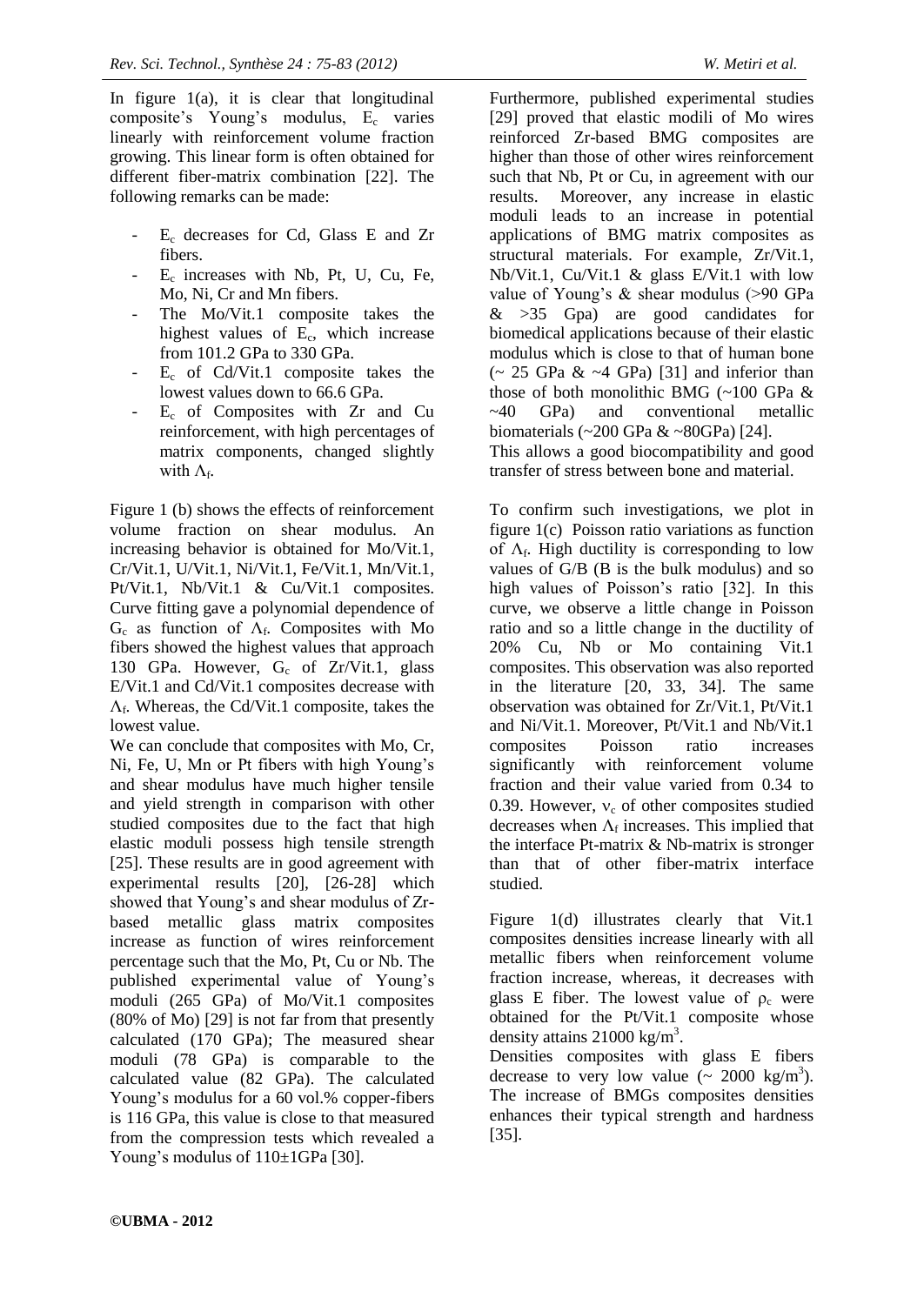#### **3.2. Relative Parameter Variations**

We note that Vit.1 composites densities and elastic modulus studied depend on E, G & ρ matrix parameters and those of reinforcement. Therefore, we can represent the ratio between these parameters by a unique  $\psi_i$  parameter such that:

$$
\psi_i = \frac{i_{matrix}}{i_{fiber}} \text{ (were i = E, G or \rho)} \tag{5}
$$

Hence, we obtain (i) for  $\psi_i < 1$ : composite properties values increase as function of reinforcement volume fraction and (ii) the inverse behavior for  $\psi_i > 1$ . We plot in figure 2 E, G  $\&$   $\rho$  composites variations as function of  $\psi$ <sub>i</sub> ratio in the volume percentage range from 20% to 100 %. It can be noticed that in figure 2(a) composites Young's modulus decreases exponentially as the  $\psi_{\rm E}$  ratio increases.

For  $\nu_F < 1$ . This decrease of composites with 20% volume fraction is lower followed by 40%, 60%, 80% & 100% respectively. This arrangement will be inversed with  $\nu_F > 1$ . We show in figure 2(b) composites shear modulus variations as function of  $\psi$ <sup>G</sup> ratio. This elastic modulus decreases exponentially as  $\Psi_{G}$ increase. This decrease is more important when fiber volume percentage increases. Moreover, we can deduce that Mo/Vit.1 composite's yield strength increases very significantly with  $\Lambda_f$  followed by Cr, Fe, Ni, U or Mn containingVit.1 composites. Whereas, composites with Pt, Cu, Nb, Glass E, or Cd show a slight change. The same observations were obtained for the Poisson's ratio in figure 2(c). Moreover, BMG's composites densities exhibit in figure 2(d) an exponential decrease with  $\psi_0$  ratio increasing. As shown, curve's fitting prove that elastic modulus and density varied exponentially with fiber volume percentage of the form:

$$
Y = Y_0 + Ae^{-x/t} \tag{6}
$$



Figure 2. Vit.1 matrix composites mechanical properties variations as function of ψ ratio for various reinforcement volume fractions.(a) Young's modulus, (b) shear modulus, (c) Poisson ratio & (d) density.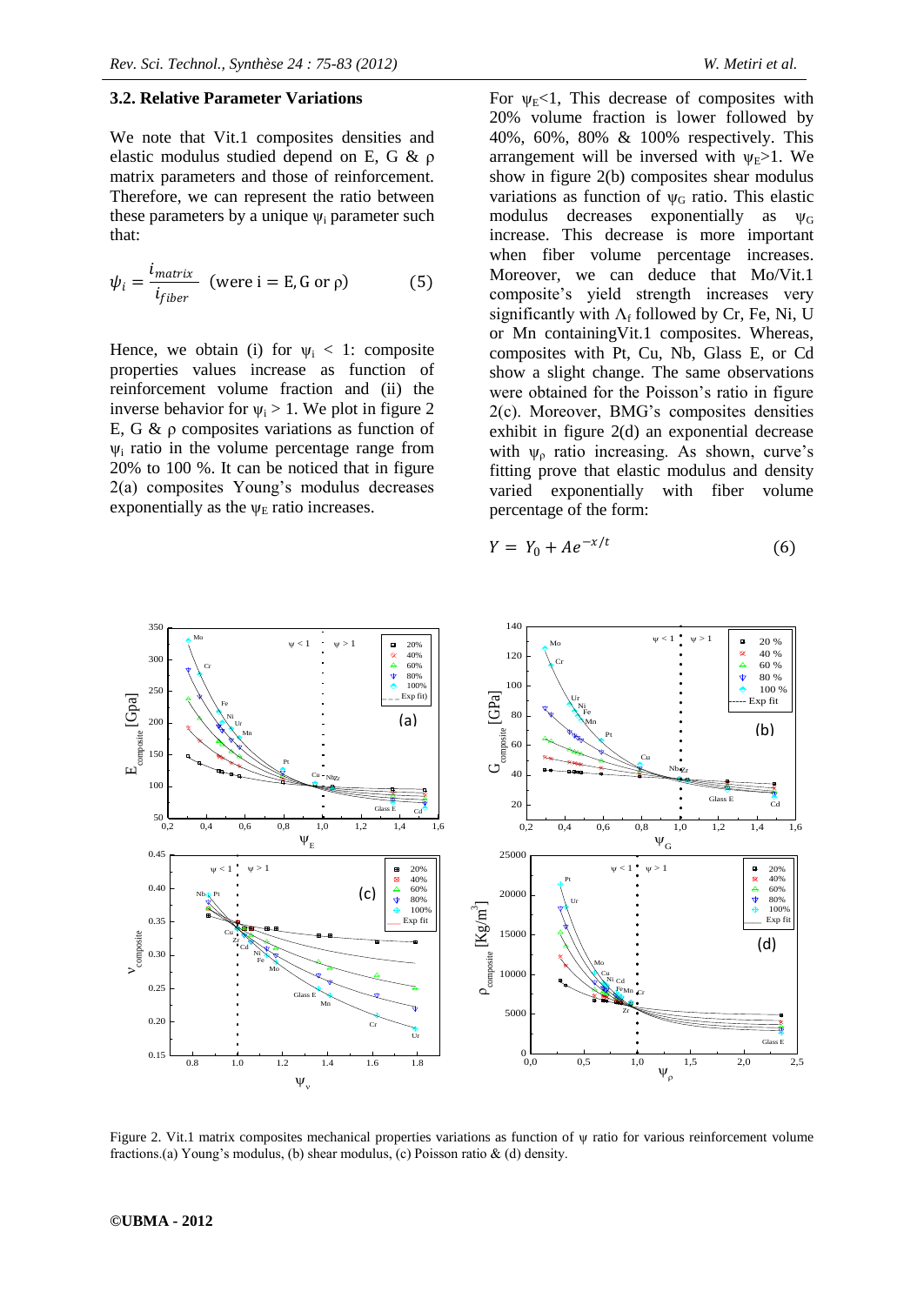### **3.3 General formulation of parameter variations**

To obtain a general form of densities elastic modulus variations for Vit.1 matrix composites; we had to transform the exponential form to linear form. After neglecting  $Y_0$ , the exponential expression can be written as:

 $ln Y = ln A - \frac{x}{t}$  $t$ (7)

Afterwards, we plot in figure 3, the slopes  $\left(\frac{Ln\ i_c}{\mu}\right)$  $\frac{h_i}{\psi_i}$  where  $i = \rho, E$  or G) of these linear curves as function of reinforcement volume fraction.

Figure 3(a) illustrates clearly that for Young's modulus, the slopes curves  $\frac{E_c}{\psi_E}$  are constants as reinforcement volume fraction increase according to the form:

$$
\frac{\ln E_c}{\psi_E} = -3.33 \ A_f \tag{8}
$$

Figure 3(b) shows the variations of shear modulus slopes as function of reinforcement volume fraction. The dependence which is polynomial, takes the form:

$$
\frac{\ln G_c}{\psi_G} = -0.3 - 9.6 \, A_f - 3.14 \, A_f^2 \tag{9}
$$

Figure 3(c) illustrates polynomial variations of Poisson ratio with  $\Lambda_f$  according to the form:

$$
\frac{\ln v_c}{\psi_v} = -2.83 - 0.03 \, A_f - 2.21 \, A_f^2 \quad (10)
$$



Figure 3. Vit.1 matrix composites slopes curves of fig. 2 variations as function of reinforcement volume fraction.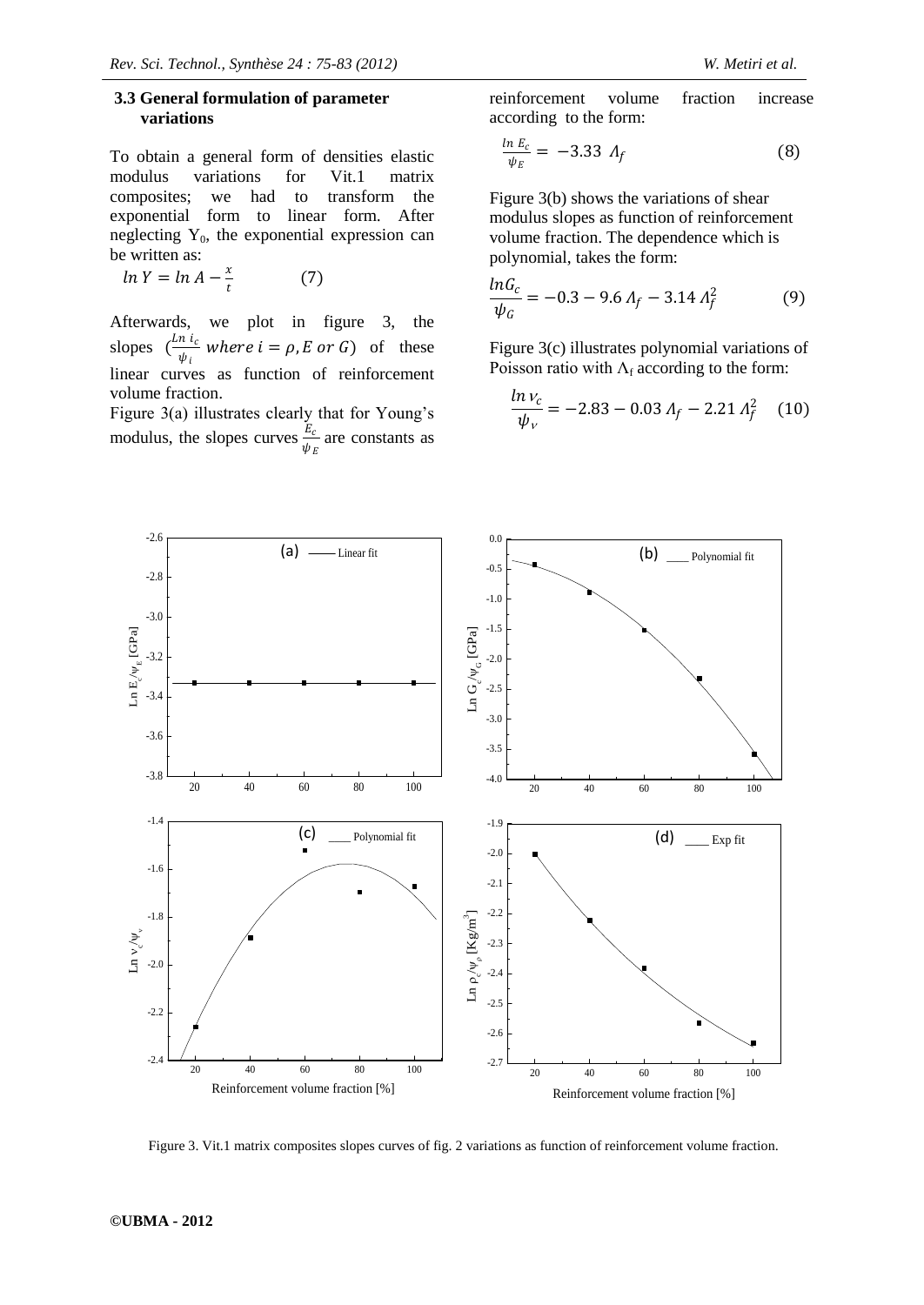From figure 3(d), it is obvious that composites densities decrease exponentially with the of the increase of the reinforcement volume fraction. Their variation obeys the form:

$$
\frac{\ln \rho_c}{\psi_\rho} = -3.03 + 1.32 e^{-\frac{\Lambda_f}{81.59}} \tag{11}
$$

From these relations, we can deduce the density; and elastic modulus of unidirectional  $Zr_{41.2}Ti_{13.8}Cu_{12.5}Ni_{10}Be_{22.5}$  matrix composites for each  $\Lambda_{\text{f}}$ .

### **4. CONCLUSION**

Densities, Young's, shear modulus and Poison's ratio of Vit.1/Zr, Vit.1/Cd, Vit.1/Cu, Vit.1/Ni, Vit.1/Ti, Vit.1/Mo, Vit.1/Mn, Vit.1/U, Vit.1/Pt, Vit.1/Cr, Vit.1/Cd and Vit.1/glass E BMGs matrix composites have been studied. It was found that the reinforcement of  $Zr_{41.2}Ti_{13.8}Cu_{12.5}Ni_{10}Be_{22.5}$ BMG can improve the tensile strength (i.e., Mo, Cr and fibers Ni), the ductility and the toughness (i.e., Pt & Nb fibers). These behaviors are in agreement with that published for experimental results which revealed that Zr-based BMGs matrix composites are improved when reinforced by several fibrous reinforcement such that Mo, Pt, Nb or Cr. We were able to determine a ψ parameter which presents a ratio between matrix and fiber parameters. It was found that for ψ inferior than 1, densities and elastic constants increase as a function of reinforcement volume fraction. While, they decrease when the ratio  $\psi$  is superior to unity. Moreover, empirical relations were deduced, this relationship gives composites mechanical parameters as function of ψ ratio and fibers volume percentage.

The present result is very important to determine BMGs matrix composites behavior in high and low value of reinforcement volume fraction. Furthermore, this result can be used in the selection of BMGs composites for different applications.

# **REFERENCES**

[1] Lee K. S., Kang S-H., Lee Y-S., 2010. [Synthesis of Zr-based bulk metallic glass–](http://www.journalogy.net/Publication/40521240/synthesis-of-zr-based-bulk-metallic-glass-crystalline-aluminum-alloy-composite-by-co-extrusion) [crystalline aluminum alloy composite by co](http://www.journalogy.net/Publication/40521240/synthesis-of-zr-based-bulk-metallic-glass-crystalline-aluminum-alloy-composite-by-co-extrusion)[extrusion,](http://www.journalogy.net/Publication/40521240/synthesis-of-zr-based-bulk-metallic-glass-crystalline-aluminum-alloy-composite-by-co-extrusion) *Materials Letters*, Vol. 64, 129-132.

[2] Nix W.D., 2009. Exploiting new opportunities in materials research by remembering and applying old lessons, *MRS Bull*, Vol. 34, 82-91.

[3] Metiri W., Hadjoub F., Doghmane, A., Hadjoub Z., 2009. Coupling liquids acoustic velocity effects on elastic metallic bioglass properties, *Physics Procedia*, Vol. 2, 1421- 1424.

[4] Fan J.T., Zhang Z.F., Mao S.X., 2008. Eckert J., *Adv. Eng. Mater*, Vol. 10, 1117- 1121.

[5] Eckert J., Das J., Pauly J., Duhamel S. C., 2007. Mechanical properties of bulk metallic glasses and composites, *J. Mater. Res.*, Vol. 22, 285-301.

[6] Schroers Paton N., 2006. Amorphous metal alloys form like plastics, *Advanced Materials & Processes*, Vol. 164, 61-63.

[7] Telford M., 2004. The case for bulk metallic glass, *Mater Today,* Vol. 7, 36-43.

[8] Schneider S., 2001. Bulk metallic glass, *Journal of Physics Condensed Matter*, Vol. 13, 7723-7736.

[9] Johnson WL., 1999. Bulk glass-forming metallic alloys: science and technology, *MRS Bulletin* Vol. 24, 42-56.

[10] Inoue A., 2000. Stabilization of metallic supercooled liquid and bulk amorphous alloys, *Acta Mater*, Vol. 48, 279-306.

[11] Wang, W., Dong C., Shek C., 2004. Bulk metallic glass, *Mater Sci Eng A.*, Vol. 44, 45- 89.

[12] Salimon A., Ashby M., Bréchet Y., Greer A., 2004. Bulk metallic glass : what are they good for? , *Mater Sci Eng A*., Vol. 375, 385-388.

[13] Horton J., Parsell D., 2003. Biomedical potential of a zirconium-based bulk metallic glass, *Mat. Res. Soc. Symp. Proc*. Vol. 754, CC1.5.

[14] Peker A., Johnson WL., 1993. A highly processable metallic glass:  $Zr_{41.2}$   $Ti_{13.8}$   $Cu_{12.2}$ Ni<sup>10</sup> Be22.5, *Appl. Phys. Lett*. Vol. 63, 2342- 2344.

[15] Wang G., Shen, J., Sun J., Lu Z., Stachurski Z., Zhou B., 2005. Tensile fracture characteristics and deformation behaviour of Zr-based bulk metallic glass at high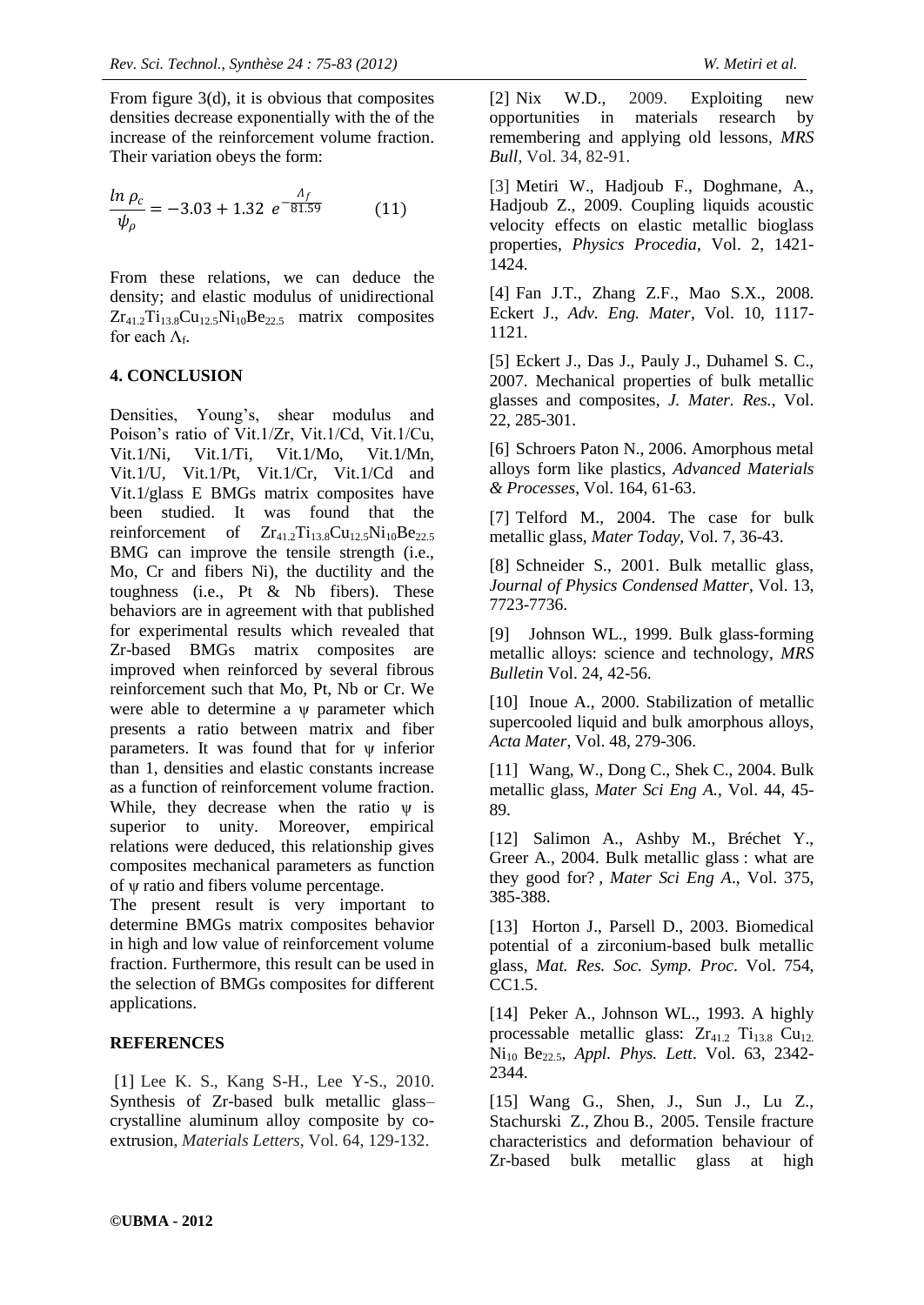temperatures, *Intermetallics,* Vol. 13, 642- 648.

[16] Conner R., Dandliker R., Johnson WL., 1998. Mechanical properties of tungsten and steel fiber reinforced  $Zr_{41.2}Ti_{13.8}Cu_{12.5}Ni_{10}Be_{22.5}$ metallic glass matrix composites, *Acta Matter*, Vol. 46, 6089-6102.

[17] Clausen B., Lee S.-Y., Üstündag E., Aydiner C.C., Conner R.D., Bourke M.A.M., 2003. Compressive yielding of tungsten fiber reinforced bulk metallic glass composites, *Scripta Mater*, Vol. 49, 123-128.

[18] He G., Loser W., Eckert J., Schultz L., 2002. - Enhanced plasticity in a Ti-based bulk metallic glass-forming alloy by *in situ* formation of a composite microstructure, *J. Mater. Res*. Vol. 17, 3015-3018.

[19] Bian Z., Ahmad J., Zhang W., Inoue A., 2004. In situ Formed  $(Cu_{0.6}Zr_{0.25}Ti_{0.15})93Nb_7$ Bulk Metallic Glass Composites. 2346-2350, *Mater Trans*. Vol. 45, 2346-2350.

[20] Choi-Yim H., Conner RD., Szuecs F., Johnson WL., 2002. Processing, microstructure and properties of ductile metal particulate reinforced  $Zr_{57}Nb_5Al_{10}Cu_{15.4}Ni_{12.6}$  bulk metallic glass composites, *Acta Mater,* Vol. 50, 2737- 2745.

[21] Conner R., Choi-Yim H., Johnson WL., 1999. Mechanical properties of  $Zr_{57}$  Nb<sub>5</sub> Al<sub>10</sub>  $Cu<sub>15.4</sub> Ni<sub>12.6</sub> metallic glass matrix particulate$ composites, *J. Mater Res*. 14, 3292-3297.

[22] Berthelot J., 2007, Matériaux Composites. Ed. Masson, Paris, 620p.

[23] Zhang Y., Zhao D. Q., Wei B. C., Wen P., Pan M. X., Wang W. H., 2001. - Formation and properties of  $Zr_{48}Nb_8Fe_8Cu_{12}Be_{24}$  bulk metallic glass, *J. Mater. Res.,* Vol. 16, 1675- 1679.

[24] Briggs A., 1992. Acoustic Microscopy, Clarendon, Oxford, 104p.

[25] Krenn C. R., Roundy D. J., Morris W., Cohen M. L., 2001. [Ideal strengths of bcc](http://dx.doi.org/10.1016/S0921-5093(01)00998-4)  [metals,](http://dx.doi.org/10.1016/S0921-5093(01)00998-4) *Mater. Sci. Eng A.,* Vol. 319, 111-114.

[26] Jiao T., Kecskes L., Hufnagel T., Ramesh K., 2004. Deformation and failure of  $Zr_{57}Nb_5Al_{10}Cu_{15.4}Ni_{12.6}/W$  particle composites under quasi-static and dynamic compression, *Metall. Mater. Trans. A*. Vol. 35, 3439-3444.

[27] Choi-Yim H., Conner R., Johnson W. L., 2001. Microstructures and properties of metal reinforced  $Zr_{57}Nb_5Al_{10}Cu_{15,4}Ni_{12,6}$  bulk etallic glass composites, *Mater. Sci. Forum*, Vol. 360, 55.

[28] Choi-Yim H., Conner, R., Szuecs F., Johnson WL., 2001. - Quasistatic and dynamic deformation of tungsten reinforced  $Zr_{57}Nb_5Al_{10}Cu_{15,4}Ni_{12,6}$  bulk metallic glass matrix composites, *Scripta Mater*. Vol. 45, 1039-1045.

[29] Choi-Yim H., Seung-Yu L., Conner D., 2008. [Mechanical behavior of Mo and Ta wire](http://www.sciencedirect.com/science/article/pii/S1359646207009025)[reinforced bulk metallic glass composites,](http://www.sciencedirect.com/science/article/pii/S1359646207009025) *Scripta Materialia*. Vol. 58, 763-766.

[30] Wadhwa P., Heinrich J., Busch R.*,* 2007. [Synthesis and characterization of copper fiber](http://www.sciencedirect.com/science/article/pii/S0925838806011868)  reinforced  $Zr_{41,2}$  Ti<sub>13.8</sub> Cu<sub>12.5</sub> Ni<sub>10.0</sub> Be<sub>22.5</sub> bulk [metallic glass,](http://www.sciencedirect.com/science/article/pii/S0925838806011868) *J. Alloys and Compounds*. Vol. 434, 259-263.

[31] Cowin S.C., 2001. Bone Mechanics. Ed. CRC press., 23p.

[32] Schroers J., Johnson W. L., 2004. Ductile bulk metallic glass, *Rev. Lett.,* Vol. 93, 255- 259.

[33] Bae D. H., Lee M.H., Yi S., Kim D.H., Sordelet D.J., 2004. Deformation behavior of a Ni59Zr20Ti16Si2Sn3 metallic glass matrix composite reinforced by copper synthesized by warm extrusion of powders, *J Non-cryst Solids*. Vol. 337, 15.

[34] Ott R.T., Sansoz F., Molinari J.F., Almer J., Ramesh K.T., Hufnagel T.C., 2005. Micromechanics of deformation of metallicglass- matrix composites from in situ synchrotron strain measurements and finite element modeling, *Acta Mater*. Vol. 53, 1883- 1893.

[35] Löffler J.F., 2006. Recent progress in the area of bulk metallic glasses, *Zeitschreift fur Metallkunde.* Vol. 97, 225.